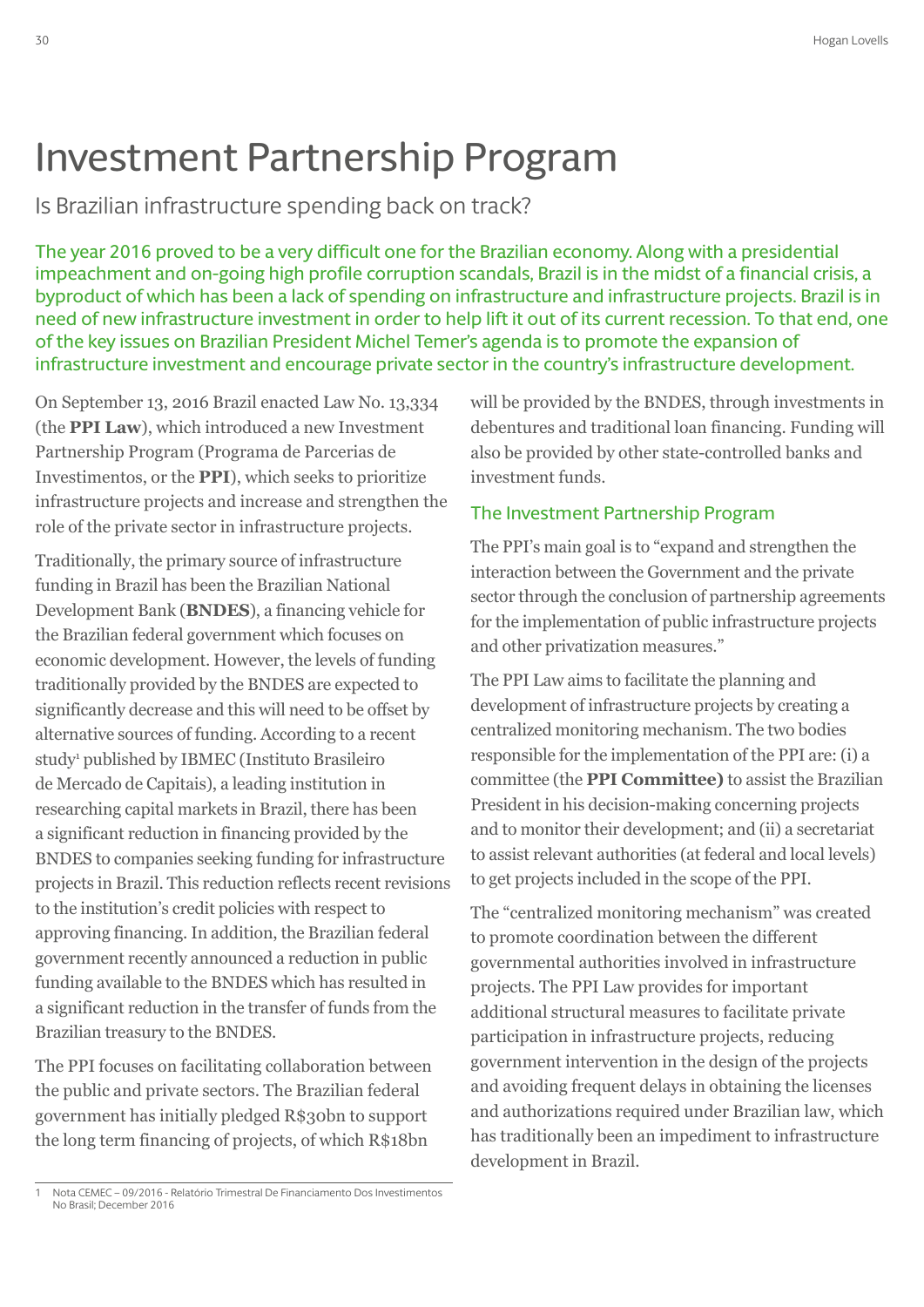The PPI Law provides that both current and future federal and local infrastructure projects can be included as priority projects under the PPI, which allows for a more expedited process with respect to obtaining the requisite licenses and permits needed for the implementation and operation of the projects in question. Some of the first projects within the PPI have already been commenced and have attracted a high level of interest from the international private sector. For example, the concessions for the operation of four major airports (Porto Alegre, Salvador, Florianópolis and Fortaleza) have already been granted to European airport operators, who paid premiums over the prices originally established by the Brazilian federal government in order to win the respective bidding process 2 , which bodes well with respect to how operators are viewing the new infrastructure project concession model adopted in Brazil.

Currently, another 37 projects are being structured and awaiting implementation under the PPI, including new projects as well as existing projects 3 .

In order to encourage international participation, the PPI Committee now publishes tender documents in both Portuguese and English. Perhaps more importantly, and in order to address a longstanding concern with respect to foreign investors, Brazilian granting authorities have focused on devising hedging mechanisms with respect to concessions (which, by law, are denominated in Brazilian Reais), in order to mitigate foreign currency risks. These mechanisms have been applied in the airport concessions mentioned above and take into account currency variations, on the one hand, and the project's risk of return, adjusted by inflation, on the other, for the adjustment of the variable installments to be paid by foreign investors to the applicable granting authority.

<sup>3</sup> For a description of the current PPI projects, please refer to http://www.ppi.gov.br/ projects



<sup>2</sup> http://www1.folha.uol.com.br/mercado/2017/03/1867000-grupos-levam-4 aeroportos-em-leilao-com-oferta-de-r-37-bilhoes.shtml